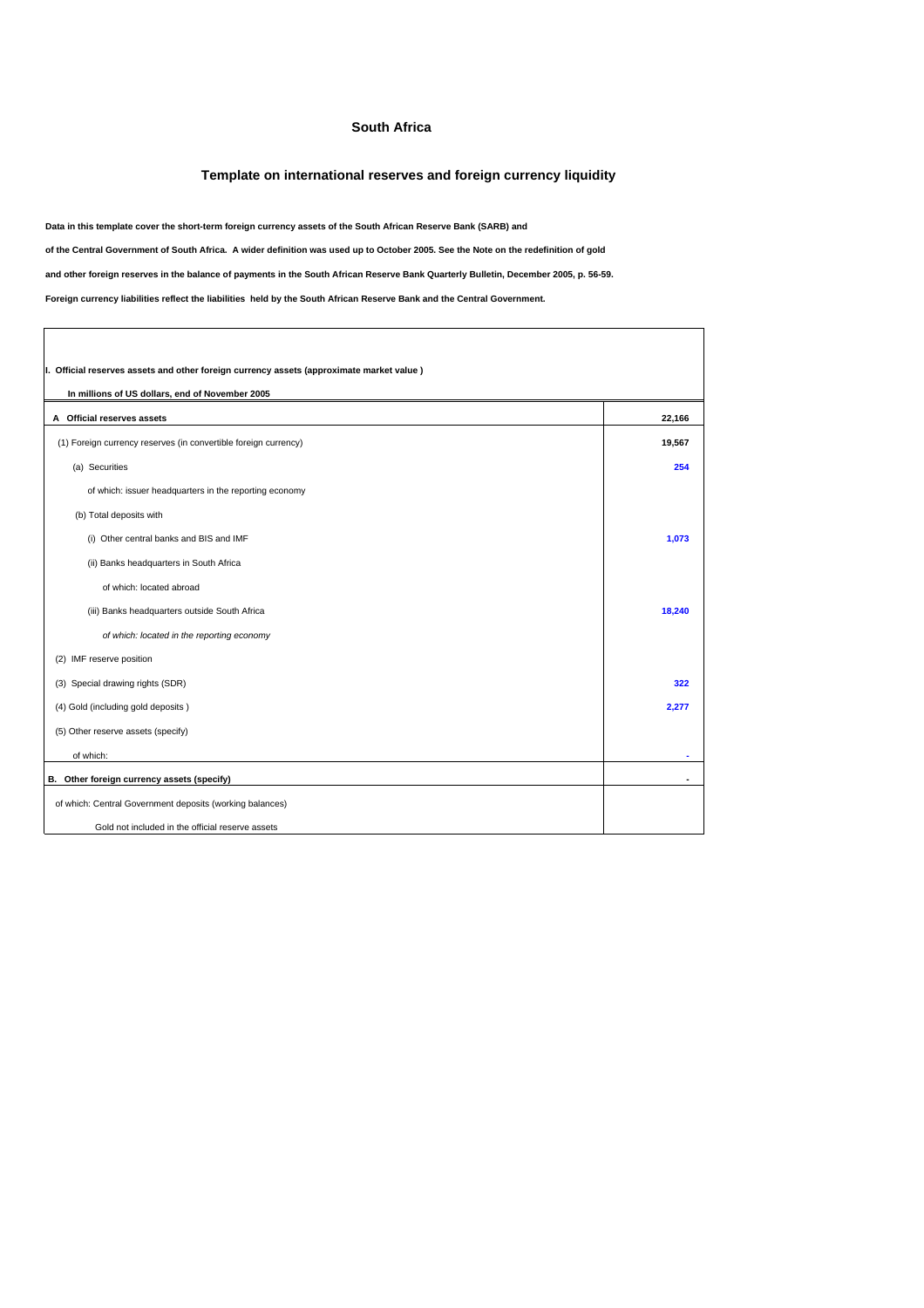| II. Predetermined short term net drains on foreign currency assets (nominal value) p.2                                                                                |                                                |               |                                            |                                        |
|-----------------------------------------------------------------------------------------------------------------------------------------------------------------------|------------------------------------------------|---------------|--------------------------------------------|----------------------------------------|
| In millions of US dollars, end of January 2006                                                                                                                        |                                                |               |                                            |                                        |
|                                                                                                                                                                       | Total<br>Maturity Breakdown(residual maturity) |               |                                            |                                        |
|                                                                                                                                                                       | Up to one<br>year                              | Up to 1 month | More than 1<br>month and up to<br>3 months | More than 3 months<br>and up to 1 year |
| 1. Foreign currency loans, securities and deposits                                                                                                                    |                                                |               |                                            |                                        |
| of which: SARB                                                                                                                                                        |                                                |               |                                            |                                        |
| Outflows (-)<br>Principal                                                                                                                                             | $-979$                                         | $-668$        | $-311$                                     |                                        |
| Interest<br>$(\cdot)$                                                                                                                                                 | $-20$                                          | $-19$         | $-1$                                       |                                        |
| Inflows $(+)$<br>Principal                                                                                                                                            |                                                |               |                                            |                                        |
| Interest<br>$^{(+)}$                                                                                                                                                  |                                                |               |                                            |                                        |
| <b>Central Government</b>                                                                                                                                             |                                                |               |                                            |                                        |
| Outflows (-)<br>Principal                                                                                                                                             | $-1,284$                                       | $-181$        | $-32$                                      | $-1,071$                               |
| $(\cdot)$<br>Interest                                                                                                                                                 | $-646$                                         | $-19$         | $-126$                                     | $-501$                                 |
| Inflows<br>Principal<br>$^{(+)}$                                                                                                                                      |                                                |               |                                            |                                        |
| $(+)$<br>Interest                                                                                                                                                     |                                                |               |                                            |                                        |
| 2. Aggregate short and long positions in forwards and futures in foreign currencies vis-à-<br>vis the domestic currency (including the forward leg of currency swaps) |                                                |               |                                            |                                        |
| (a) Short positions (-) (Net per period)                                                                                                                              | -3                                             | $-1$          | $-2$                                       |                                        |
| (b) Long positions (+) (Net per period)                                                                                                                               | 3                                              |               |                                            | 3                                      |
| 3 Other (specify)                                                                                                                                                     |                                                |               |                                            |                                        |
| (a) Other accounts payable (-) (Net per period)                                                                                                                       |                                                |               |                                            |                                        |
| Other accounts receivable (+) (Net per period)                                                                                                                        | 76                                             | 48            | 26                                         | $\overline{2}$                         |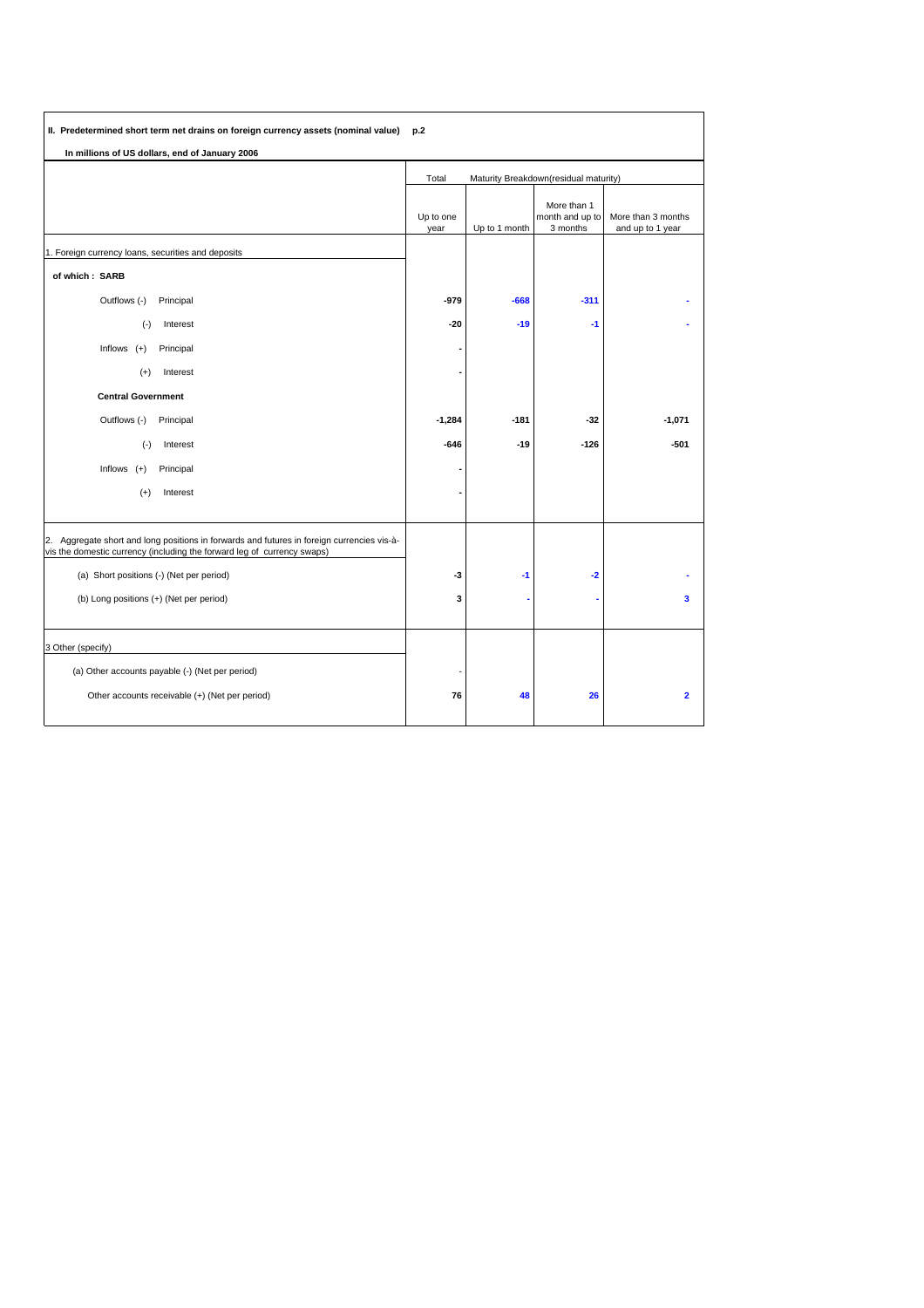|     | III. Contingent short-term net drains on foreign currency assets (nominal value)            | p.3          |               |                                            |                                        |
|-----|---------------------------------------------------------------------------------------------|--------------|---------------|--------------------------------------------|----------------------------------------|
|     | In millions of US dollars, end of November 2005                                             |              |               |                                            |                                        |
|     |                                                                                             | Total        |               | Maturity breakdown (residual maturity)     |                                        |
|     |                                                                                             | Up to 1 year | Up to 1 month | More than 1<br>month and up to<br>3 months | More than 3 months<br>and up to 1 year |
|     | 1. Contingent liabilities in foreign currency                                               |              |               |                                            |                                        |
|     | (a) Collateral guarantees on debt falling due within 1 year                                 |              |               |                                            |                                        |
|     | (b) Other contingent liabilities                                                            |              |               |                                            |                                        |
|     | of which: Central Government                                                                |              |               |                                            |                                        |
|     | Principal                                                                                   | $-203$       | $-36$         | $-52$                                      | $-115$                                 |
|     | Interest                                                                                    | $-282$       | -7            | $-22$                                      | $-253$                                 |
|     |                                                                                             |              |               |                                            |                                        |
|     | 2. Foreign currency securities issued with embedded options (puttable bonds)                |              |               |                                            |                                        |
|     | 3. Undrawn, unconditional credit lines provided by                                          |              |               |                                            |                                        |
|     | (a) other central banks and international organisations                                     |              |               |                                            |                                        |
|     | $BIS (+)$                                                                                   |              |               |                                            |                                        |
|     | $IMF (+)$                                                                                   |              |               |                                            |                                        |
|     | (b) banks and other financial institutions headquartered in South Africa                    |              |               |                                            |                                        |
|     | (c) banks and other financial institutions headquartered outside South Africa (+)           | 238          | 10            |                                            | 228                                    |
|     |                                                                                             |              |               |                                            |                                        |
|     | 4. Aggregate short and long positions of options in foreign vis-à-vis the domestic currency |              |               |                                            |                                        |
| (a) | Short positions                                                                             |              |               |                                            |                                        |
|     | (i) Bought puts                                                                             |              |               |                                            |                                        |
|     | (ii) Written puts                                                                           |              |               |                                            |                                        |
| (b) | Long positions                                                                              |              |               |                                            |                                        |
|     | (i) Bought puts                                                                             |              |               |                                            |                                        |
|     | (ii) Written puts                                                                           |              |               |                                            |                                        |
|     |                                                                                             |              |               |                                            |                                        |